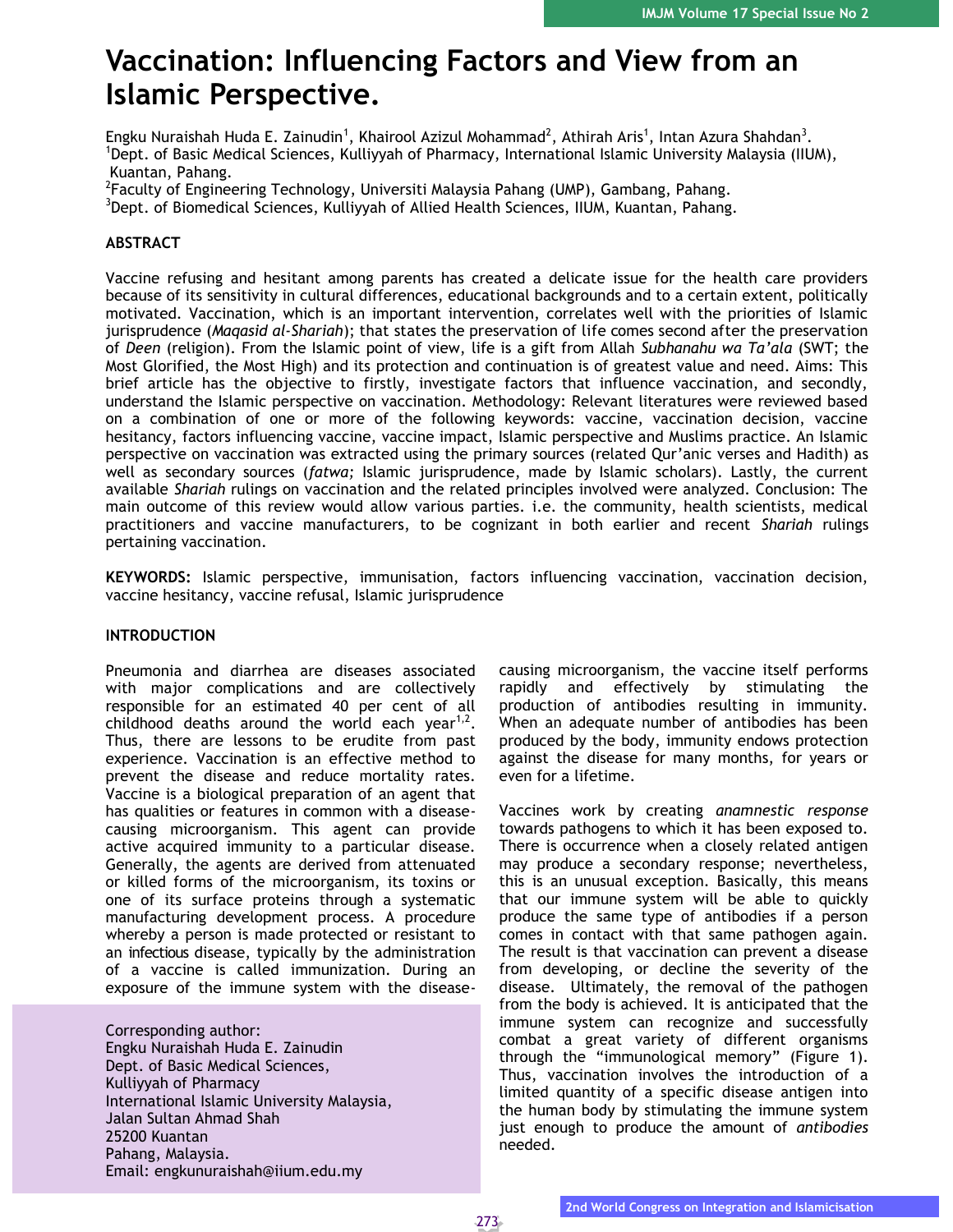

**Figure 1**: Simplified mechanism of vaccine.

#### **History on vaccination**

Notably, the earliest documentation on vaccine was perhaps in late  $18<sup>th</sup>$  century, when Edward Jenner inoculated infected fluid derived from people infected with cowpox with the intention to prevent the more serious human disease of smallpox.<sup>3</sup> It was reported that Jenner was not aware that the infected fluid used contained live cowpox virus, which later was found to be less virulent, even though both smallpox and cowpox viruses share similar antigenic components. Individuals vaccinated with cowpox virus appeared to develop immunity against smallpox and were presented with mild and non-fatal outcomes. In the 19th century, several investigations reported that less virulent strains and killed pathogens can be exploited as vaccine agents. This innovation led to the development of attenuated and inactivated whole-pathogen vaccines, which were the work of Louis Pasteur and Robert Koch. Subsequently in the late 19th and early 20th centuries, with the progression in science and biochemistry, vaccines manufacturers took a turn for the better by introducing bacterial toxins, or their inactivated derivatives, the *toxoids, as the vaccine agents*. Since then, extensive researches had been carried out to study the host–pathogen interactions including the mechanisms of the immune response when stimulated by an antigen. Today, immunization programme is one of the most efficient and valuable approaches in terms of cost and benefits, which has saved countless lives from infectious diseases.

#### **Vaccination Policy in Malaysia**

Malaysia is one of the countries that provide free immunization program for major childhood diseases. The introduction of Malaysian National Immunization Program (NIP) in the early 1950's was an initiative planned by the Malaysian government based on the World Health Organization (WHO) Expanded Program on Immunization (EPI). Later in 1989, the Malaysian Expanded Program for Immunization (EPI) was materialized by the Ministry of Health (MOH), with a sole purpose to improve the quality of life in children<sup>4</sup>. This was a key milestone that propelled Malaysia to achieve the developed nation status in

line with Vision 2020. Earlier, the WHO had proposed for an immunization program for six childhood diseases. To date, the Malaysian National Immunization Program (NIP) has expanded protection against 10 major childhood diseases.

#### **Vaccine Issue and Various Factors Influencing Vaccination**

Vaccination has become a victim of its own victory. Vaccination programs face the obstacle of public judgment of the relative adverse effects and benefits regardless of their public health advantages. The immunization schedule has been vastly successful in decreasing the emergence of infectious diseases. The elimination of once used-to-be debilitating and fatal diseases have taken a toll – some individuals became complacent with diseasefree environment that they mindlessly decided to ignore vaccination. Slowly, the number of people rejecting and hesitating vaccines increases, and with the social media advancement, anti-vaccination (anti-vax) groups found convenience in promoting their agenda.<sup>5,6</sup> It is fairly straightforward to understand that vaccination programs may differ culturally. This is because human adjusted to their environment, and it is only natural that people can be influenced by social and cultural factors.<sup>7</sup> Factors that may hamper the vaccination coverage may include complexity in getting medical treatment, high medical costs, unavailability in transportation, status of education, parental awareness and knowledge, attitude and low family income. $9,10$ While many groups of investigators explored various socio-cultural factors and their influence on vaccination<sup>11-14</sup>, not much work has been done in Malaysia. On a positive note, various factors are also involved in making vaccination programs successful; such as the convenient sites for vaccine delivery, and reliable sources of information about vaccines, e.g. health clinic personnel and community health volunteers.<sup>8</sup> The following sections will look into several major factors affecting vaccination in the current context whereby the internet search engines become the quick and convenient reference for people at large and overwhelming information and tips from the social media (Figure 2).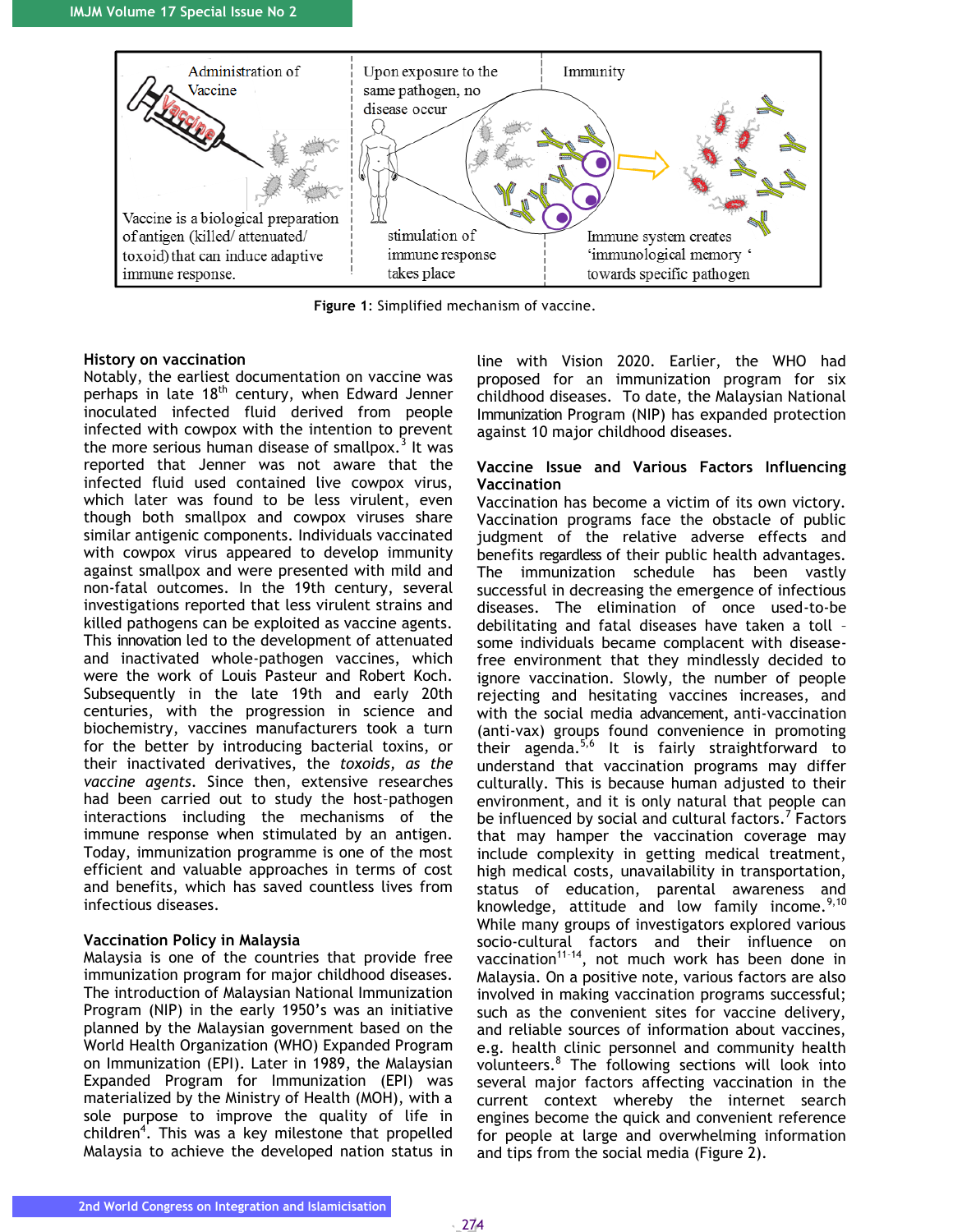

**Figure 2**: Various factors that influence vaccination, as people opt for the internet search engines and the social media for information.

### *Parental and health professional effects*

In addition to the socio-economic reasons, Lorenz and Khalid (2012) reported that parental awareness, attitude and impacts of public vaccine controversies on parents are contributing factors that lead to encouraging or unfavorable choice for vaccination.<sup>15</sup> Parental enthusiasm to keep the children and the society healthy and sheltered them from diseases is a regular idea that influence people to have their children vaccinated.<sup>16</sup> Parents' attitudes on vaccination were highly influenced by having the view that vaccination is the excellent approach to protect the children against infectious diseases and the belief in the safety and integrity of the vaccines.<sup>17</sup> Motivation by health care professionals is another important factor that affects parents' insight in vaccinating their children. Fredrickson *et al.* (2004) found that in fact, the most prominent reasons that motivate parents to get vaccination for their children were suggestions made by their doctors, followed by school requirement.<sup>18</sup> Lau, Mo, and Cai (2013) also found that children were more likely to take up immunization due to recommendation by the health care professionals.<sup>19</sup>

#### *Safety issues*

Another study by Zimet et al. (2005) discovered that majority of the parents agreed to vaccinate their children if the vaccines for preventing sexuallytransmitted diseases such as gonorrhea, genital herpes and HIV/AIDS are proven to be safe, effective and available.<sup>21</sup> Between July 2001 to December 2002, Centre for Disease Control (CDC)

conducted 'The Parental Knowledge and Experiences' module to probe parental attitudes toward vaccine safety and side effects, simultaneous vaccine administration, and acceptance of new vaccines. This group determined that parental safety belief was significantly associated with the child's vaccination status. The results stated that parents who believed vaccines are safe were more likely to get their children vaccinated, compared to those who were neutral and those who thought that vaccines were unsafe.<sup>22</sup> Children whose parents were neutral about the safety of vaccines had vaccination coverage similar to children whose parents believed vaccines are unsafe. Additionally, the decision to accept vaccine among parents who considered that vaccines were safe, were associated with the advice given by the health care provider when compared to the parents who think that vaccines are risky. $^{23}$ Addressing mothers' concerns about immunization is important to ensure that they are fully informed of the risks and benefits of immunizations. One qualitative study on 53 African American mothers reported that one fifth of parents raised high-level of concern with the safety of childhood immunizations, but still had their children immunized. $^{24}$  The analysis from this study conclude various reasons that lead to the doubts among the mothers about the safety of vaccines including: i) whether there is a need of vaccinations; ii) mistrust of the medical community; and iii) lack of communication to address the concerns from the mothers regarding vaccination (despite more than

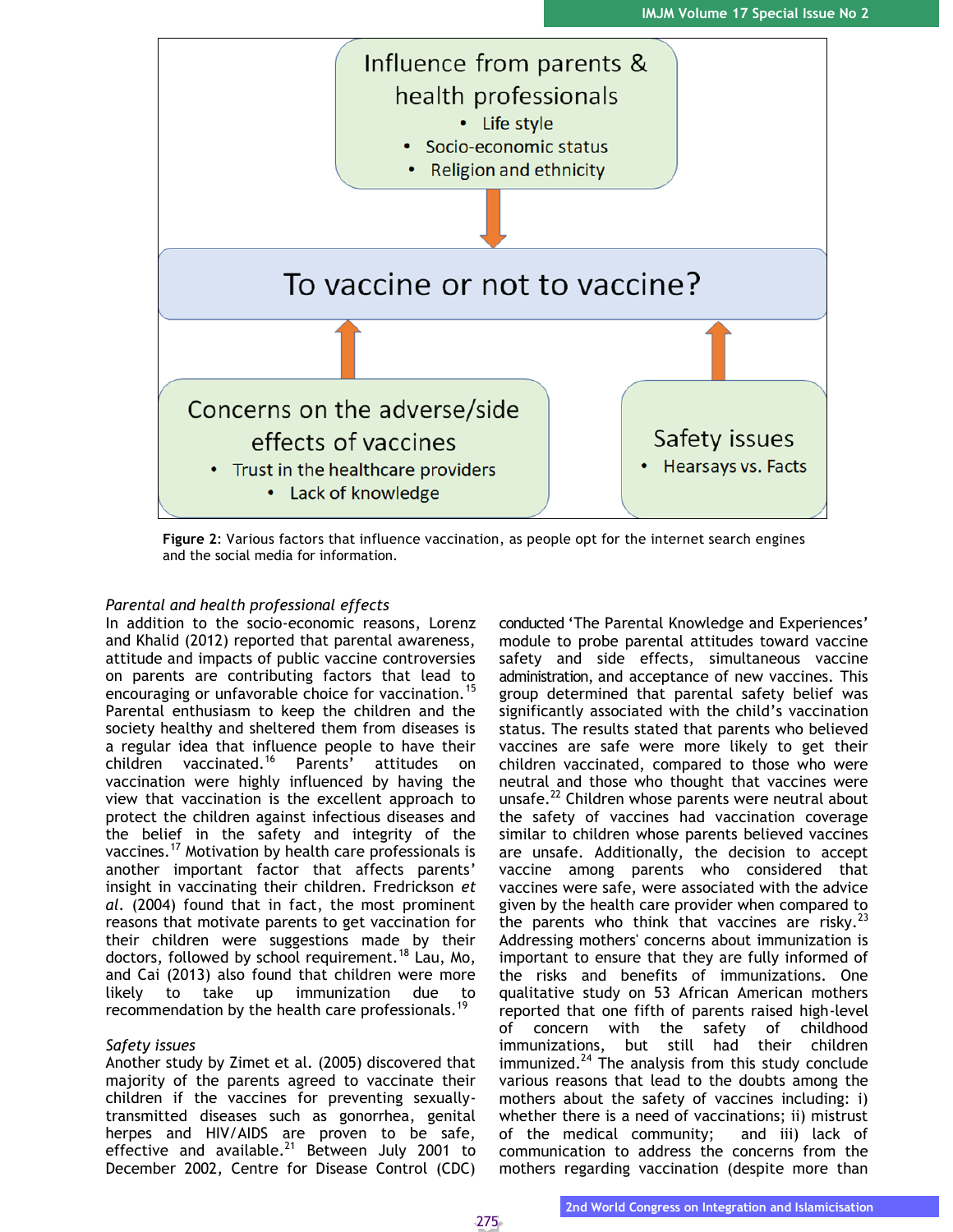half (i.e. 51%) of the respondents had a college education or higher level of tertiary education). It was also a major subject among mothers who indicate that they did not consider their healthcare providers as partners in the wellbeing of their children. The mothers also consider that the healthcare providers did not always act in their best interests. Poor communication and mistrust are often associated and have been reported to have an effect on the use of preventive measures among black women $24,25$  and may prevent some parents from asking questions about their concerns.

#### *Side effects*

Another important concern regarding vaccination is the side effects of vaccination. In general, any medical intervention usually has more advantages than flaws. Adverse effect can be defined as a symptom produced by a drug or therapy that is injurious to the patient. In vaccination, this term is recognized as adverse effect following immunization. The side effects following immunization may be layperson defined and professionally denied, or agreed between both constituencies.<sup>26</sup> Notably, most of the side effects of vaccines are mild compared to the severe illnesses they prevent. Different vaccines may cause temporary fussiness, swelling, prolonged crying and other effects. As example, some babies may get mild vomiting and diarrhea after the combined diphtheria, tetanus, and pertussis (DTaP) and rotavirus vaccines.<sup>27</sup> Allergic reactions may occur within hours of getting a shot. In a very rare incidence, kids may be severely allergic to a vaccine.<sup>28</sup> The reaction may be bad enough that a child would not be able to get the rest of the shots in that series, which means he or she will have to rely on other children being vaccinated to protect him from that disease. This scenario is termed 'herd immunity'.<sup>29</sup>

Regardless of the reasonably low risk of vaccine compared to its advantages, parental fear is the main barrier in optimal uptake of vaccines by the children.30,31 One case control study on parental attitude towards vaccination reported that parents were more likely not to get their children vaccinated because of the fear about side-effects.<sup>9</sup> Similarly, another study conducted in the United States shared a parallel result regarding vaccine safety. The latter group agreed that parents' hesitancy towards vaccination was mainly due to safety or side effect concerns as the main reason. $32$ It is greatly acknowledged that the occurrence of vaccine preventable diseases is decreasing with the increase in vaccine coverage. This phenomenon can be observed especially in well-developed countries and vaccines have become prey to their own success. This has immense negative impact on public uptake of vaccination programme and emerging concern on potential side effects. One good example for this scenario is Measles-Mumps-Rubella (MMR) vaccination. The speculation linking MMR vaccine with autism stimulates parents' anxiety and has caused a decline in vaccine uptake $33,34$  even though much clarification has been

made regarding this issue. This ambiguous (MMRautism) association contributes a negative effect on public uptake of measles prevention programs in the UK and elsewhere, resulting in higher morbidity and mortality rates due to measles.<sup>35</sup> This was supported by another study in the United States which reported the same concern where parents knowledge of side effects of the vaccines like autism association with vaccination, led to significant difference in vaccination acceptance.<sup>36</sup> This issue still remains a main concern to many parents specially residing in developed countries albeit scientific investigation and expert review committees have disproved the association of autism with vaccination.

Additionally, a systematic review by Tickner et al. (2006), who investigated the rationale for suboptimal immunization reported the decline trend in the uptake of MMR in countries like England and Sweden following the controversy of triple vaccination MMR with bowel disease and autism. This led to the outbreak of measles in the United Kingdom, Germany, Ireland, Denmark and the Netherlands.<sup>30</sup> Following this, several groups of researchers revealed such speculation to be groundless $37-39$ . However their efforts to clarify the matter were not successful in tackling the concerns of some parents satisfactorily. Whilst scientists know that chronological association between vaccine exposure and a subsequent adverse event does not verify that the vaccine caused the event, recognition of such temporally associated events could however raise public concern in this case.

Despite all the factors mentioned above, the authors of this paper strongly agreed that vaccination is an effective way to control infection. Furthermore, In the next section, we attempted to review vaccination from Islamic perspective and several issues related to it.

#### **Islamic Perception and Issue In Vaccination**

Majority of the Muslim scholars would agree that vaccination is an act to *islah* (reform) the ummah for the betterment of well-being which correlates with the Islamic concept, *al maqasid shariah*. Unfortunately, in the last few years, vaccine refusal in the Muslim community in Malaysia has become an alarming issue. This is said to be indirectly motivated by accepting phony religious arguments about the status of vaccines by a few groups and individuals that do not have any proficiency in health sciences or medicine. This action not only harms their children but also, they are exposing the communities towards vaccine-preventable diseases. In Malaysia, The Islamic Medical Association of Malaysia (IMAM) takes a serious view of the resurgence of infectious diseases such as diphtheria, which had virtually disappeared, in our country. However in 2016, there were 11 new cases of diphtheria (3 confirmed and 8 suspected), two of which resulted in fatality. The re-emerging of this disease was likely due to the reluctance of some parents to comply with the policy and advice of the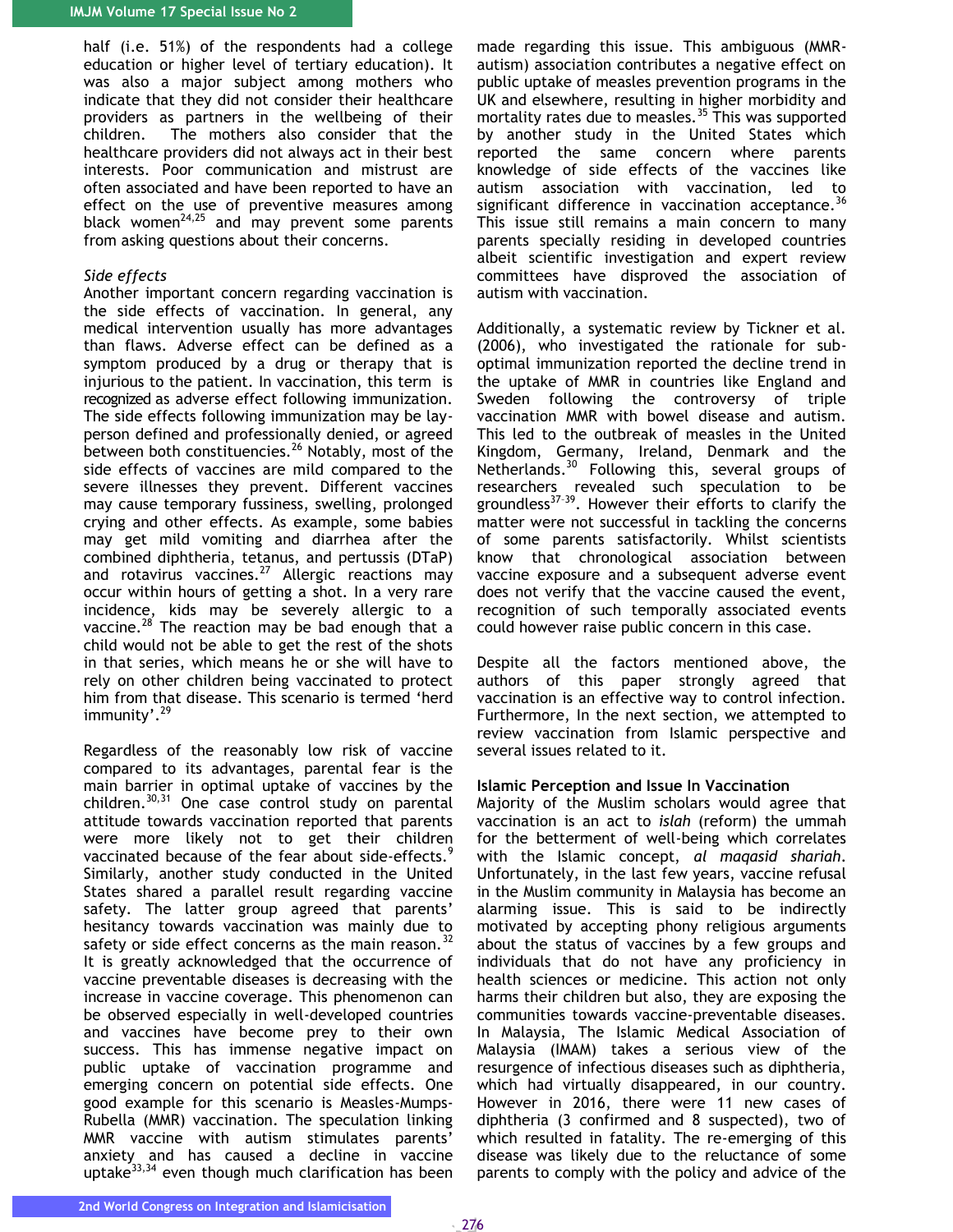Ministry of Health to vaccinate their children according to the national immunization programme. The community should be educated about the importance of vaccination and should realize that vaccination was consonant with the higher objectives of the *Shariah* (i.e. the Al-*Maqasid al-Shariah*) as declared by the Muslim religious scholars and the fatwa councils in Malaysia.

#### *Goals of the Islamic divine law*

The basic aims of the Islamic Divine Law are to preserve life, intellect, religion, honor and property.<sup>40</sup> Indeed, the first goal of the Shariah is to look after the existence and the preservation of every human life, which is concurrently the goal of worldwide vaccination program. According to Ebrahim (2014) in his detailed article addressing this issue, vaccination fulfils all objectives of *Al-Maqasid Al-Shariah*. When linking vaccination with the preservation of religion (*hifz ad-din*), he mentioned that this can be achieved since vaccination acts as a preventive measure that promotes the wellbeing of a Muslim. Hence, when the physical and health aspects of a Muslim is taken care of, he can successfully perform his daily obligatory act of worship. Over the decade, vaccine has been proven to eradicate severe disease like smallpox and control infections. This is in consonant with the fact that vaccine also successfully preserved millions of life (*hifz al-nasf*) around the world by reducing mortality. Next, it was direct to infer that parents who comply in vaccinating their children fulfilled the objective of preserving the progeny *(hifz alnasl)* by protecting them against vaccine preventable diseases. Moreover, *Islam promotes*  peace, respect, *justice,* mercy and all other qualities that fall in domain of *serenity.* Thus through vaccination programme, the community is expected to be happy and less anxious which correlate with the preservation of intellect *(hifz alaql)* by knowing that their families and community are protected from severe diseases. Lastly, preservation of wealth *(hifz al- mal)* can be achieved via vaccination. This is due to the reason that vaccination provides exceptionally cost effective measure in preventing the occurrence of the disease rather than curing the notorious complications. It is important as a Muslim scientist to be able to inculcate the *Al-Maqasid Al-Shariah* principle as our guideline for the scientific studies and development.<sup>41</sup>

# *Prophetic sayings related to vaccination*

There are several Hadith mentioning the importance of preventive measure towards disease and seeking medical treatments in the Islamic literature. In the book Sunan Abu- Dawud, Usamah ibn Sharik narrated:

*"I came to the Prophet (Peace Be Upon Him) and his Companions were sitting as if they had birds on their heads. I saluted and sat down. The desert Arabs then came from here and there. They asked: 'Apostle of Allah, should we make use of medical treatment?' He replied: 'Make use of medical treatment, for Allah has not made a disease*  *without appointing a remedy for it, with the exception of one disease, namely old age"* (Sunan Abu-Dawud, no. 3855).

In another Hadith narrated by the companion of the Prophet, Abu Hurairah *radiaAllahu anhu.* The Prophet (peace and blessings be upon him) was reported to have said:

*"There is no disease that Allah has created, except that He also has created its treatment*" (Sahih al Bukhari, no. 5678).

Prophet Muhammad (peace and blessings be upon him ) was reported to have said:

*"A strong believer is better and dearer to Allah than a weak one, and both are good."* 

In the above *Hadith*, honor is accredited to both the weak *mu'min* (believer) as well as the strong one because *iman* (faith) is a general feature in both of them. However, the above *Hadith* emphasized that Allah values the one who is stronger more than the weak one. In this context, a strong believer, who is physically fit and healthy would be more valuable in engaging righteous deeds and the *fara'id* (obligatory acts of worship), than a sick believer.

Additionally, it can be highlighted that seeking treatment and medication is highly recommended in Islam as shown from various Hadith stated above. Thus, vaccine as a method of prevention is acceptable and recommended in Islam. The permissibility of being vaccinated before the onset of an outbreak is conformed to an Islamic principle that encourages one to maintain a good health by taking supplements, such as mentioned in a Hadith that stated: "Whoever eats seven Madinah dates in the morning will not be harmed by witchcraft or poison".<sup>41</sup> In fact, it was documented in 1992 that the Islamic Council in Cairo has agreed that the immunization is necessary as it was consistent with Islamic commandment in order to preserve the life of children and enable them to endure a valuable livelihood.<sup>42</sup>

# *Issues on forbidden ingredients in vaccine*

However, there are some concerns on the permissibility to use *haram* ingredients in vaccination. For example, the permissibility of two rotavirus vaccines namely Rotateq and Rotarix were raised due to the use of enzyme trypsin, which is derived from pigs during the manufacturing process. Swine and its derivatives are forbidden to be consumed, as stated in the Qur'an:

> *"Say, "I do not find within that which was revealed to me [anything] forbidden to one who would eat it unless it be a dead animal or blood spilled out or the flesh of swine for indeed, it is impure - or it be [that slaughtered in] disobedience, dedicated to other than Allah . But whoever is forced [by necessity], neither desiring [it] nor transgressing [its limit], then indeed, your Lord is Forgiving and Merciful."* [Qur'an 6:145].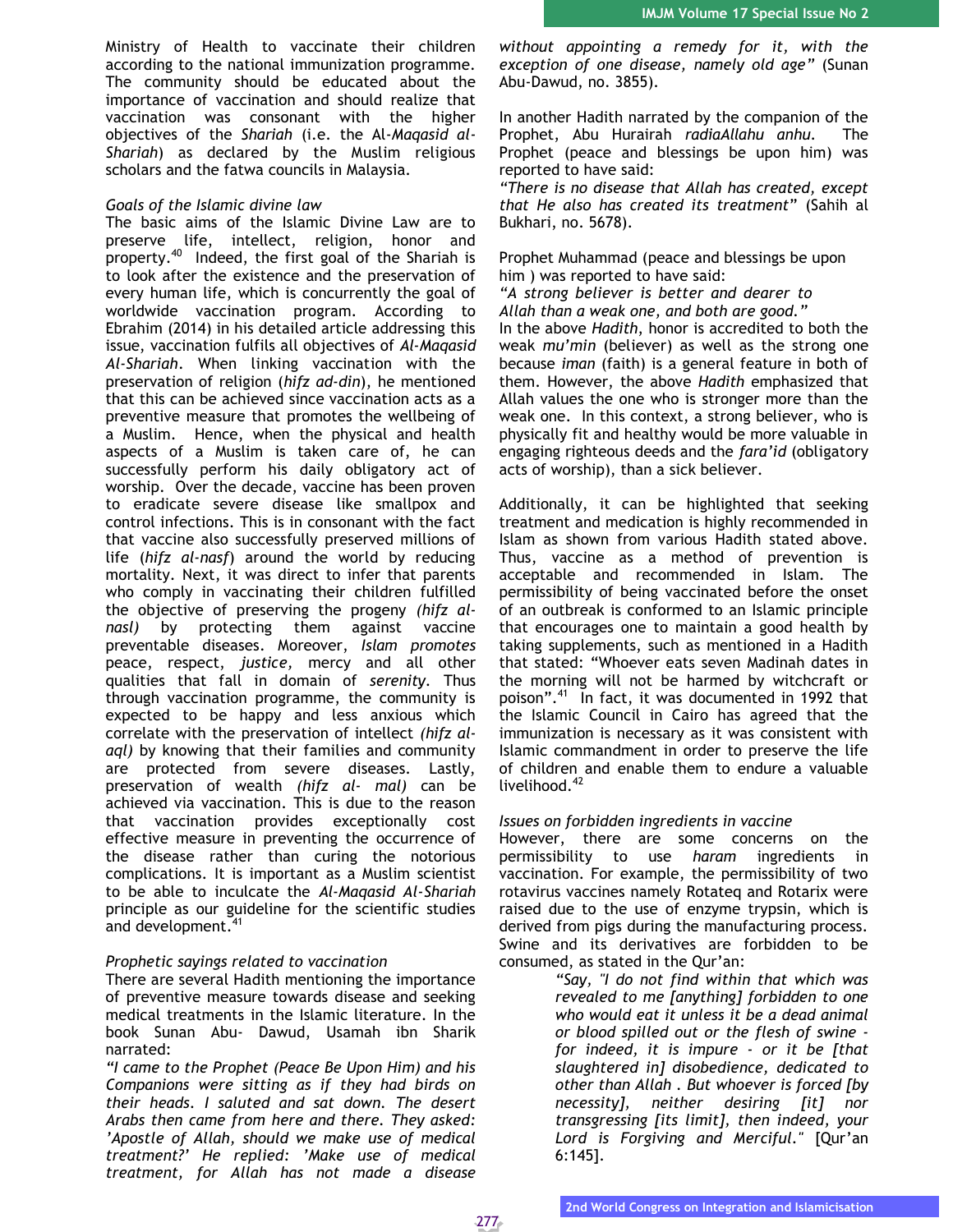However, when there is necessity, such that in a desperate and emergency situation whereby life is at stake, it is permissible to consume swine, as long as the amount of consumption is just enough to prevent death in that person. Inferring to this, forbidden materials, such as pork and alcohol are not permissible except in certain emergency situations whereby no alternative medicine is available, and these materials are the only ones recommended by a competent physician. The gist to this exception is that necessity knows no law.

Wan Ismail et al. (2016) stated that *istihalah* is one of the principle that should be considered in deciding legal status of a medicine that is mixed with non halal substance.<sup>43</sup> In an article titled 'Advances in Environmental Biology Gelatin as an ingredient in Food and Pharmaceutical Products<sup>¤</sup>: An Islamic Perspective', Yusof and Shah (2014) described gelatine as an ingredient in food;

*''The major elements of istihalah are the raw materials, conversion process and finished product. The mechanism of this process can be explained on the basis of an interaction between the raw materials and the conversion methods that can either be natural or synthetic. Thus, the finished product formed as a result of different conversion process differs both physically and chemically from the original and starting material." <sup>44</sup> .*

#### *Istihalah and darurah*

Grabenstein (2012) wrote an article titled 'The issues of what the World's religions teach, with regard to vaccines and immunoglobulins' that vaccine containing swine derivative is allowable for Muslims in time of *darurah* as the swine compounds has undergone extensive process of transformation and processing that turned the unclean original product into something new.<sup>45</sup>

Moreover, according to Shaykh al-Qaradawi who heads the European Council for Fatwa and Research, there are three requirements which—must be satisfied in advance before using porcine product in medical treatment. Firstly, the medicine must be vital in the life of the individual who is taking it. Secondly the product must be recommended by a knowledgeable and trustworthy Muslim physician. Lastly, no source from permissible product is available as alternative medicine.<sup>46</sup>

This concept of *istihalah* had been used worldwide especially in food industry, medical and health sciences fields. In February 2013, the Islamic Religious Council of Singapore applied this concept in determining the use of rotavirus vaccine. $47$  The fatwa committee decided that the percentage of the pig-derived enzyme in the trypsin solution during the process of manufacturing rotavirus vaccine is very insignificant which is 0.0001% in comparison to the amount and percentage of pure element in the preparation. The trypsin solution is considered 'pure' as it has undergone the processes

of dilution and the addition of other pure elements. In addition, the fatwa committee also received reports from the Health Science Authority of Singapore that the end-product of the rotavirus vaccine has no porcine enzyme found in the trypsin solution. This was the fact since the vaccine product had undergone multiple processes of filtration, purification and sterilization, until there are no longer traces of porcine enzyme detectable in the end-product. Therefore, the fatwa committee concludes that the rotavirus vaccine is halal and pure, as the impure elements have been removed from the final product.

In the 81<sup>st</sup> Conference of the Malaysian Fatwa Committee National Council of Islamic Religious Affairs held on March 2006, there was a discussion on the use of Biothrax (anthrax vaccine) and Rotateq (rotavirus vaccine) which use porcine in the making process. The committee stated that the use of Biothrax and Rotateq vaccines are forbidden because of several reasons. Firstly, the situation of these two diseases in the country is not *darurah* (necessities) and secondly, there are alternatives other than the use of porcine. However, the Islamic law on this issue can be changed if there is a *'darurah'* situation but with a condition that the vaccine is only used as needed.<sup>48,49</sup>

Similarly, the Oral Poliovirus Vaccine use similar manufacturing process in its development. WHO (2003) highlighted that, at the 11<sup>th</sup> Regular Session of the European Council of Fatwa and Research in 2003, argued that trypsin has nothing to do with pork and that it was the consumption of the meat (of pork) which was forbidden (as stated literally in the chapter 6, verse 145 of the Qur'an). Secondly, the amount of trypsin used in the vaccine is negligible and the rule of "when the amount of water exceeds 2 *qulla* (approximately 343 litres), impurities no longer affect it" is applied even if the forbidden material, such as trypsin, is used. Thirdly, no trace of trypsin was left-in the final product as it was thoroughly filtered. Lastly, the Council argued that in the case of necessity, the *haram* is made permissible in case all the three arguments stated before are inadequate.

# **CONCLUSION**

The Qur'an and the Hadith are the two major sources of reference for Muslim adherents when making jurisdictions and fatwa regarding contemporary issues. In addition, opinions and jurisdictions made by renowned Muslim scholars are also referred to. In this current context, Muslim medical practitioners and health scientists must exercise critical analysis and demarcate the good from undesirables when it comes to advancement in the technology. It is critical that the epistemological integrity of a technology and its axiological significance are warranted in order to contribute pragmatic benefits to not only the Muslims, but the whole mankind. Overall, fear of side effects, ethnic and cultural factors, family and community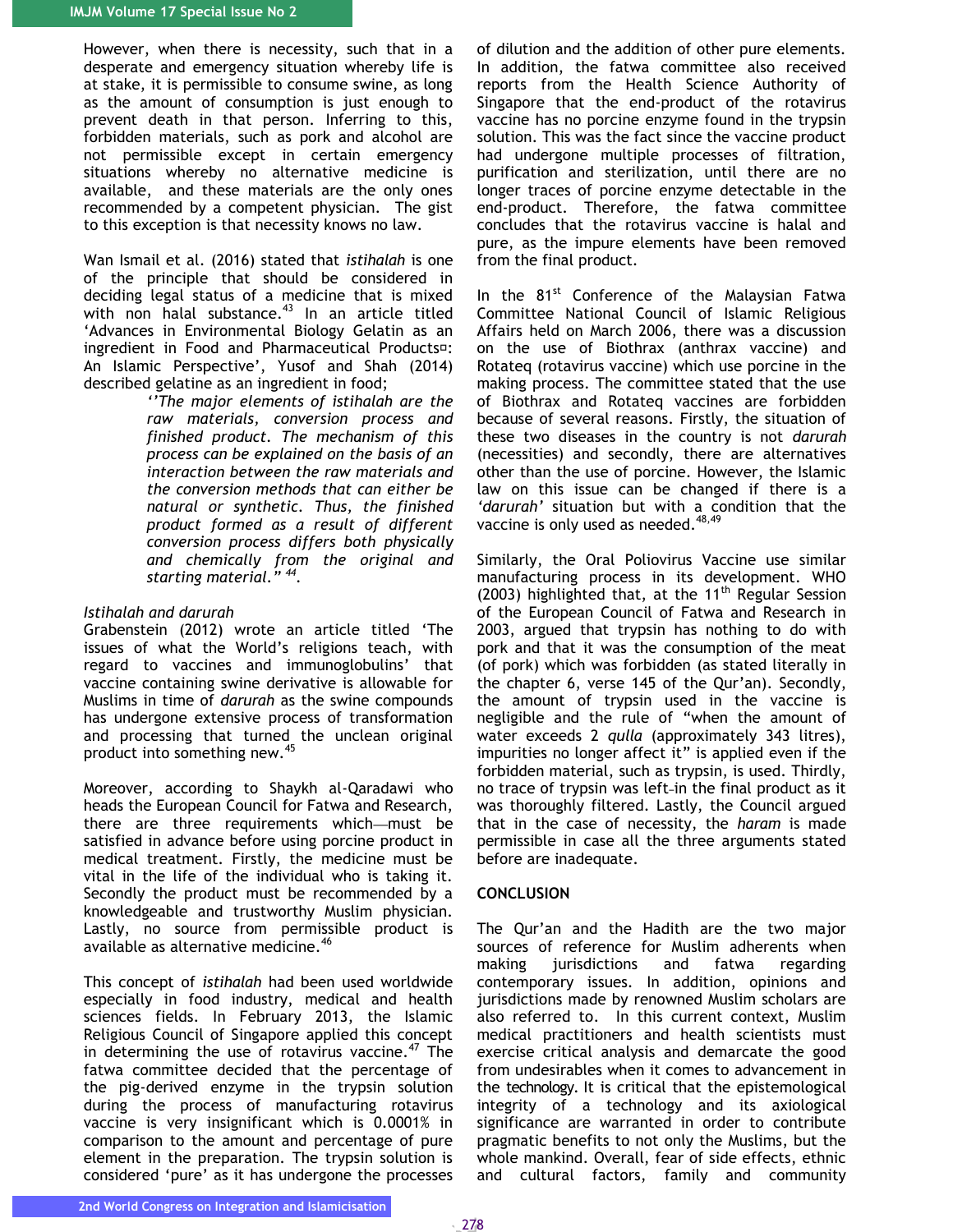influence, socio-economic status are all underlying reasons behind the acceptance of vaccine programme. The important factors that should be looked upon are the parental knowledge about the advantages of getting the children vaccinated and the decline in the prevalence of vaccine preventable diseases in the community.

# **ACKNOWLEDGMENT**

The study was supported by the IIUM internal grant, RIGS 16-126-0290.

# **REFERENCES**

- 1. Liu L, Johnson HL, Cousens S, Perin J, Scott S, Lawn JE, et al. Global, regional, and national causes of child mortality: An updated systematic analysis for 2010 with time trends since 2000. Lancet. 2012; 379:2151–61.
- 2. Liu L, Oza S, Hogan D, Perin J, Rudan I, Lawn JE, et al. Global, regional, and national causes of child mortality in 2000–13, with projections to inform post-2015 priorities: an updated systematic analysis. Lancet. 2015; 385:430–40.
- 3. Wright J. Public health in history-A history of immunization: the development of the vaccine. Br J Sch Nurs. 2011; 6:252–3.
- 4. Narimah a. Rubella immunization in Malaysia-- 20 years on, and the challenges ahead. Med J Malaysia. 2005; 60:267–8.
- 5. Mitra T, Counts S, Pennebaker JW. Understanding Anti-Vaccination Attitudes in Social Media. In: ICWSM. 2016.
- 6. Harris A, Lally M, Albrecht M. Legionella bozemanii pneumonia in three patients with AIDS. Clin Infect Dis. 1998; 27:97–9.
- 7. Streefland P. Introduction of a HIV vaccine in developing countries: social and cultural dimensions. Vaccine. 2003; 21:1304–9.
- 8. Ali M, Sur D, Lopez AL, Kanungo S, Ochiai RL, Manna B, et al. Community participation in two vaccination trials in slums of Kolkata, India: A multi-level analysis. J Heal Popul Nutr. 2010; 28:450–7.
- 9. Bardenheier B, Gonzalez IM, Washington ML, Bell BP, Averhoff F, Massoudi MS, et al. Parental Knowledge, Attitudes, and Practices Associated With Not Receiving Hepatitis A Vaccine in a Demonstration Project in Butte County, California. Pediatrics.2003; 112:e269-.
- 10. Luman ET, McCauley MM, Stokley S, Chu SY, Pickering LK. Timeliness of childhood immunizations. Pediatrics. 2002; 110:935–9.
- 11. Basel PL, Shrestha IB. Factors associated with dropout between Bacille Calmette Guerin (BCG) and measles vaccination in a village development committee of a district. J Nepal Health Res Counc. 2012; 10:147–51.
- 12. Bbaale E. Factors influencing childhood immunization in Uganda. J Heal Popul Nutr. 2013; 31:118–27.
- 13. Han K, Zheng H, Huang Z, Qiu Q, Zeng H, Chen B, et al. Vaccination coverage and its determinants among migrant children in

Guangdong, China. BMC Public Health. 2014; 14:203.

- 14. Hu Y, Li Q, Chen E, Chen Y, Qi X. Determinants of childhood immunization uptake among socio -economically disadvantaged migrants in East China. Int J Environ Res Public Health. 2013; 10:2845–56.
- 15. Lorenz C, Khalid M. Influencing factors on vaccination uptake in Pakistan. J Pak Med Assoc. 2012; 62:59–61.
- 16. Bingham A, Gaspar F, Lancaster K, Conjera J, Collymore Y, Ba-Nguz A. Community perceptions of malaria and vaccines in two districts of Mozambique. Malar J. 2012; 11:394.
- 17. Paulussen TGW, Hoekstra F, Lanting CI, Buijs GB, Hirasing RA. Determinants of Dutch parents' decisions to vaccinate their child. Vaccine. 2006; 24:644–51.
- 18. Fredrickson DD, Davis TC, Arnold CL, Kennen EM, Humiston SG, Cross JT, et al. Childhood immunization refusal: Provider and parent perceptions. Fam Med. 2004; 36:431–9.
- 19. Lau JTF, Mo PKH, Cai YS, Tsui HY, Choi KC. Coverage and parental perceptions of influenza vaccination among parents of children aged 6 to 23 months in Hong Kong. BMC Public Health. 2013; 13:1026.
- 20. Zimet GD, Perkins SM, Sturm LA, Bair RM, Juliar BE, Mays RM. Predictors of STI vaccine acceptability among parents and their adolescent children. J Adolesc Heal. 2005; 37:179–86.
- 21. Zimet GD, Mays RM, Sturm LA, Ravert AA, Perkins SM, Juliar BE. Parental Attitudes About Sexually Transmitted Infection Vaccination for Their Adolescent Children. Arch Pediatr Adolesc Med. 2005; 159:132–7.
- 22. Allred NJ, Shaw KM, Santibanez TA, Rickert DL, Santoli JM. Parental vaccine safety concerns: Results from the national immunization survey, 2001-2002. Am J Prev Med. 2005; 28:221–4.
- 23. Smith PJ, Kennedy AM, Wooten K, Gust DA, Pickering LK. Association between health care providers' influence on parents who have concerns about vaccine safety and vaccination coverage. Pediatrics. 2006; 118:e1287–92.
- 24. Shui IM, Weintraub ES, Gust DA. Parents Concerned About Vaccine Safety. Differences in Race/Ethnicity and Attitudes. Am J Prev Med. 2006; 31:244–51.
- 25. O'Malley AS, Sheppard VB, Schwartz M, Mandelblatt J. The role of trust in use of preventive services among low-income African -American women. Prev Med (Baltim). 2004; 38:777–85.
- 26. Di Pasquale A, Bonanni P, Garçon N, Stanberry LR, El-Hodhod M, Tavares Da Silva F. Vaccine safety evaluation: Practical aspects in assessing benefits and risks. Vaccine. 2016; 34:6672–80.
- 27. Bhandari N, Rongsen-Chandola T, Bavdekar A, John J, Antony K, Taneja S, et al. Efficacy of a monovalent human-bovine (116E) rotavirus